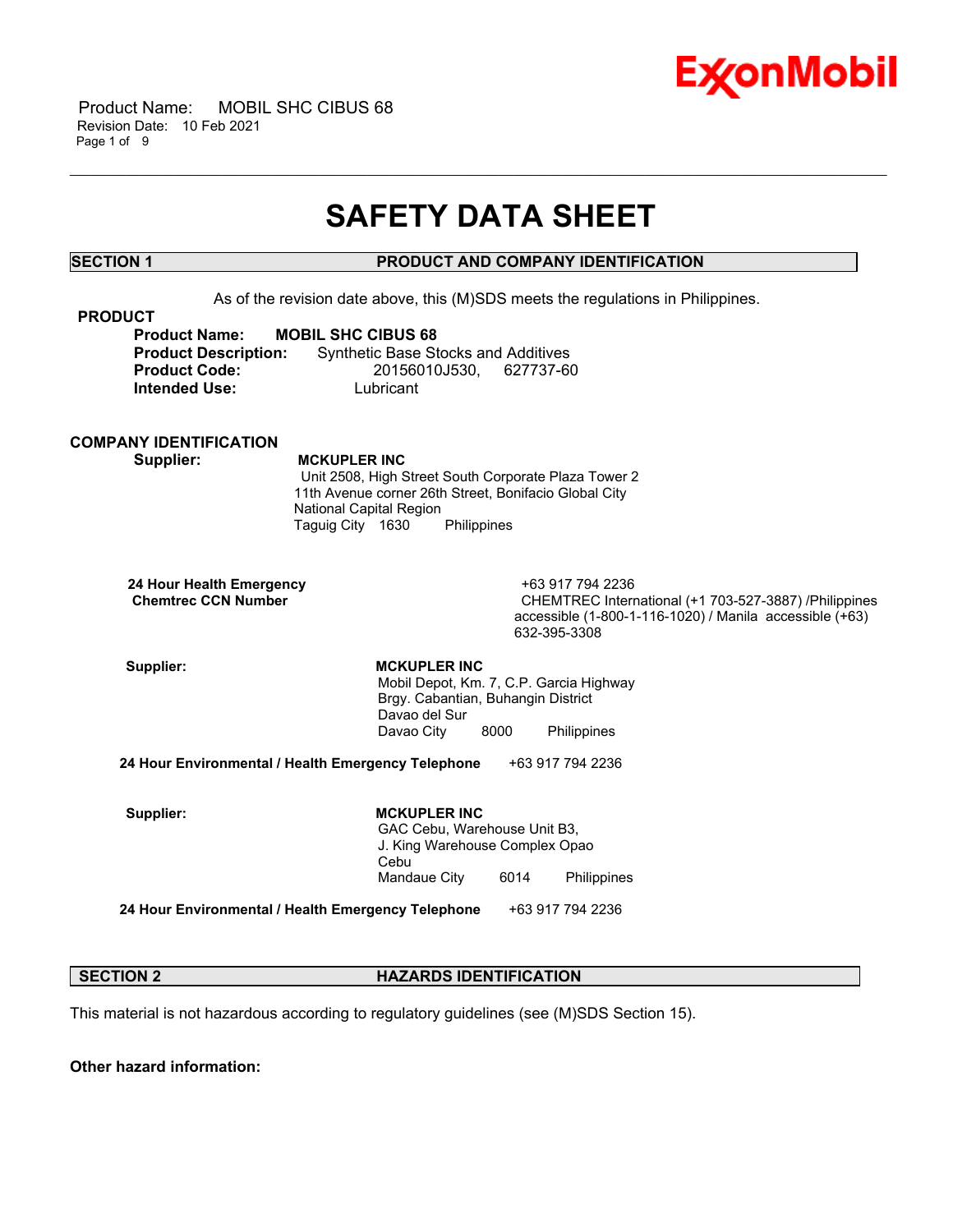# Ex⁄onMobil

 Product Name: MOBIL SHC CIBUS 68 Revision Date: 10 Feb 2021 Page 2 of 9

#### **PHYSICAL / CHEMICAL HAZARDS**

No significant hazards.

#### **HEALTH HAZARDS**

 High-pressure injection under skin may cause serious damage. Excessive exposure may result in eye, skin, or respiratory irritation.

\_\_\_\_\_\_\_\_\_\_\_\_\_\_\_\_\_\_\_\_\_\_\_\_\_\_\_\_\_\_\_\_\_\_\_\_\_\_\_\_\_\_\_\_\_\_\_\_\_\_\_\_\_\_\_\_\_\_\_\_\_\_\_\_\_\_\_\_\_\_\_\_\_\_\_\_\_\_\_\_\_\_\_\_\_\_\_\_\_\_\_\_\_\_\_\_\_\_\_\_\_\_\_\_\_\_\_\_\_\_\_\_\_\_\_\_\_\_

#### **ENVIRONMENTAL HAZARDS**

No significant hazards.

**NOTE:** This material should not be used for any other purpose than the intended use in Section 1 without expert advice. Health studies have shown that chemical exposure may cause potential human health risks which may vary from person to person.

#### **SECTION 3 COMPOSITION / INFORMATION ON INGREDIENTS**

This material is defined as a mixture.

#### **No Hazardous Substance(s) or Complex Substance(s) required for disclosure.**

### **SECTION 4 FIRST AID MEASURES**

#### **INHALATION**

 Remove from further exposure. For those providing assistance, avoid exposure to yourself or others. Use adequate respiratory protection. If respiratory irritation, dizziness, nausea, or unconsciousness occurs, seek immediate medical assistance. If breathing has stopped, assist ventilation with a mechanical device or use mouth-to-mouth resuscitation.

#### **SKIN CONTACT**

Wash contact areas with soap and water. If product is injected into or under the skin, or into any part of the body, regardless of the appearance of the wound or its size, the individual should be evaluated immediately by a physician as a surgical emergency. Even though initial symptoms from high pressure injection may be minimal or absent, early surgical treatment within the first few hours may significantly reduce the ultimate extent of injury.

#### **EYE CONTACT**

Flush thoroughly with water. If irritation occurs, get medical assistance.

### **INGESTION**

First aid is normally not required. Seek medical attention if discomfort occurs.

#### **NOTE TO PHYSICIAN**

None

#### **SECTION 5 FIRE FIGHTING MEASURES**

#### **EXTINGUISHING MEDIA**

 **Appropriate Extinguishing Media:** Use water fog, foam, dry chemical or carbon dioxide (CO2) to extinguish flames.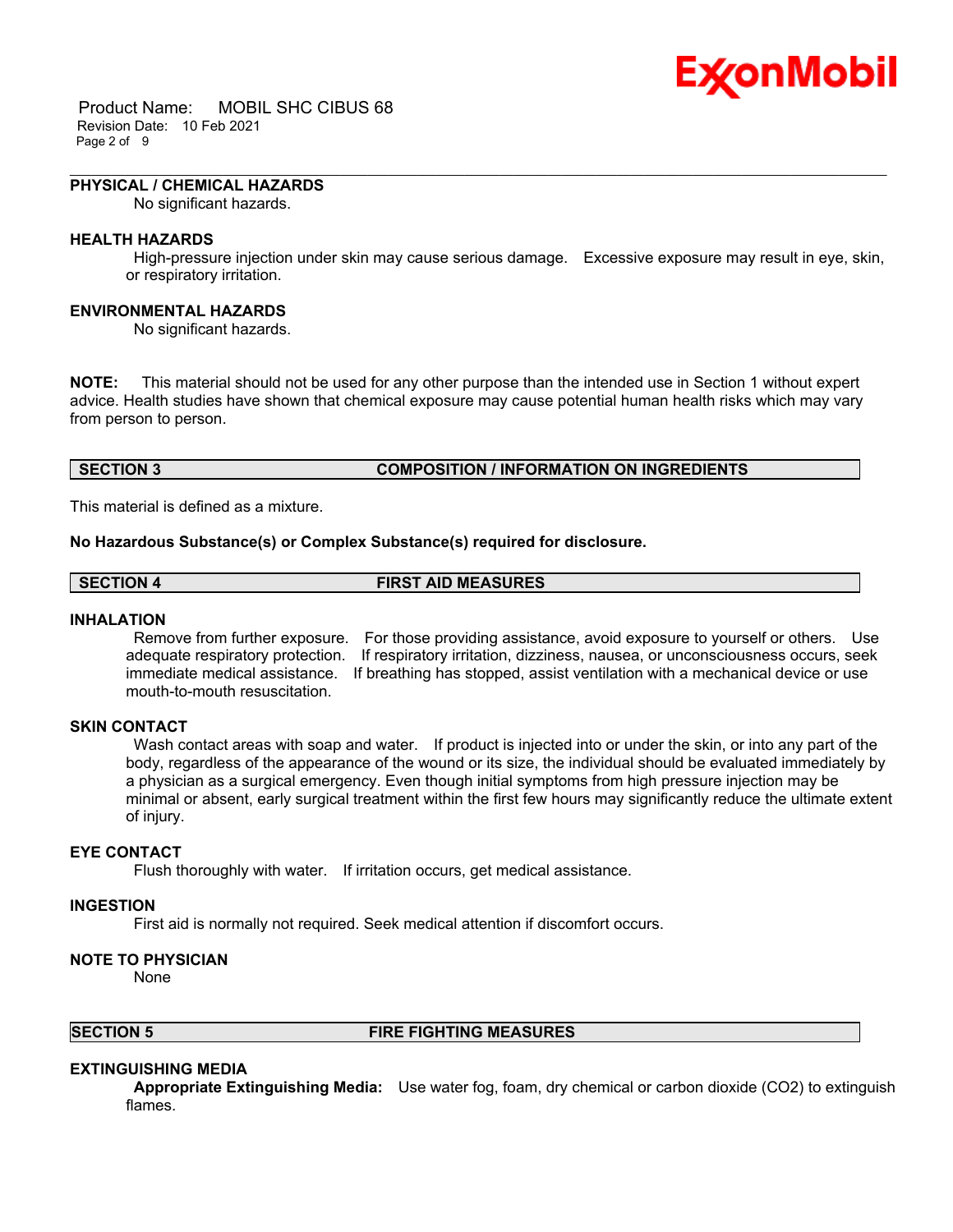

 Product Name: MOBIL SHC CIBUS 68 Revision Date: 10 Feb 2021 Page 3 of 9

**Inappropriate Extinguishing Media:** Straight Streams of Water

#### **FIRE FIGHTING**

 **Fire Fighting Instructions:** Evacuate area. Prevent runoff from fire control or dilution from entering streams, sewers, or drinking water supply. Firefighters should use standard protective equipment and in enclosed spaces, self-contained breathing apparatus (SCBA). Use water spray to cool fire exposed surfaces and to protect personnel.

\_\_\_\_\_\_\_\_\_\_\_\_\_\_\_\_\_\_\_\_\_\_\_\_\_\_\_\_\_\_\_\_\_\_\_\_\_\_\_\_\_\_\_\_\_\_\_\_\_\_\_\_\_\_\_\_\_\_\_\_\_\_\_\_\_\_\_\_\_\_\_\_\_\_\_\_\_\_\_\_\_\_\_\_\_\_\_\_\_\_\_\_\_\_\_\_\_\_\_\_\_\_\_\_\_\_\_\_\_\_\_\_\_\_\_\_\_\_

**Unusual Fire Hazards:** Pressurized mists may form a flammable mixture.

**Hazardous Combustion Products:** Aldehydes, Incomplete combustion products, Oxides of carbon, Smoke, Fume, Sulfur oxides

#### **FLAMMABILITY PROPERTIES**

 **Flash Point [Method]:** >195°C (383°F) [ASTM D-92]  **Flammable Limits (Approximate volume % in air):** LEL: 0.9 UEL: 7.0  **Autoignition Temperature:** N/D

### **SECTION 6 ACCIDENTAL RELEASE MEASURES**

#### **NOTIFICATION PROCEDURES**

 In the event of a spill or accidental release, notify relevant authorities in accordance with all applicable regulations.

#### **PROTECTIVE MEASURES**

 Avoid contact with spilled material. See Section 5 for fire fighting information. See the Hazard Identification Section for Significant Hazards. See Section 4 for First Aid Advice. See Section 8 for advice on the minimum requirements for personal protective equipment. Additional protective measures may be necessary, depending on the specific circumstances and/or the expert judgment of the emergency responders.

#### **SPILL MANAGEMENT**

 **Land Spill:** Stop leak if you can do it without risk. Recover by pumping or with suitable absorbent.

**Water Spill:** Stop leak if you can do it without risk. Confine the spill immediately with booms. Warn other shipping. Remove from the surface by skimming or with suitable absorbents. Seek the advice of a specialist before using dispersants.

Water spill and land spill recommendations are based on the most likely spill scenario for this material; however, geographic conditions, wind, temperature, (and in the case of a water spill) wave and current direction and speed may greatly influence the appropriate action to be taken. For this reason, local experts should be consulted. Note: Local regulations may prescribe or limit action to be taken.

#### **ENVIRONMENTAL PRECAUTIONS**

 Large Spills: Dike far ahead of liquid spill for later recovery and disposal. Prevent entry into waterways, sewers, basements or confined areas.

### **SECTION 7 HANDLING AND STORAGE**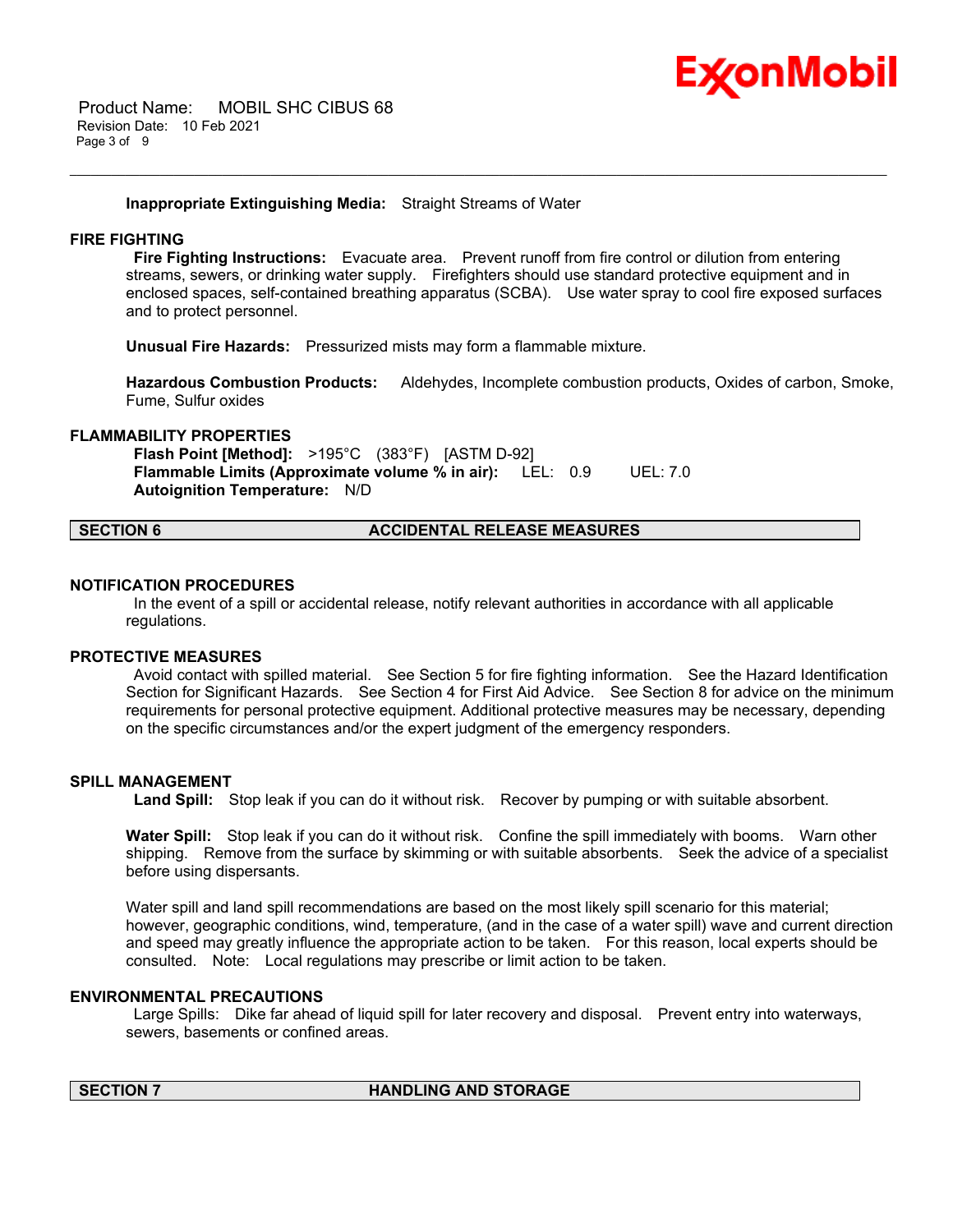

 Product Name: MOBIL SHC CIBUS 68 Revision Date: 10 Feb 2021 Page 4 of 9

#### **HANDLING**

 Prevent small spills and leakage to avoid slip hazard. Material can accumulate static charges which may cause an electrical spark (ignition source). When the material is handled in bulk, an electrical spark could ignite any flammable vapors from liquids or residues that may be present (e.g., during switch-loading operations). Use proper bonding and/or ground procedures. However, bonding and grounds may not eliminate the hazard from static accumulation. Consult local applicable standards for guidance. Additional references include American Petroleum Institute 2003 (Protection Against Ignitions Arising out of Static, Lightning and Stray Currents) or National Fire Protection Agency 77 (Recommended Practice on Static Electricity) or CENELEC CLC/TR 50404 (Electrostatics - Code of practice for the avoidance of hazards due to static electricity).

\_\_\_\_\_\_\_\_\_\_\_\_\_\_\_\_\_\_\_\_\_\_\_\_\_\_\_\_\_\_\_\_\_\_\_\_\_\_\_\_\_\_\_\_\_\_\_\_\_\_\_\_\_\_\_\_\_\_\_\_\_\_\_\_\_\_\_\_\_\_\_\_\_\_\_\_\_\_\_\_\_\_\_\_\_\_\_\_\_\_\_\_\_\_\_\_\_\_\_\_\_\_\_\_\_\_\_\_\_\_\_\_\_\_\_\_\_\_

**Static Accumulator:** This material is a static accumulator.

#### **STORAGE**

 The type of container used to store the material may affect static accumulation and dissipation. Do not store in open or unlabelled containers. Keep away from incompatible materials.

#### **SECTION 8 EXPOSURE CONTROLS / PERSONAL PROTECTION**

**Exposure limits/standards for materials that can be formed when handling this product:** When mists/aerosols can occur the following is recommended:  $5 \text{ mg/m}^3$  - ACGIH TLV (inhalable fraction).

NOTE: Limits/standards shown for guidance only. Follow applicable regulations.

#### **ENGINEERING CONTROLS**

The level of protection and types of controls necessary will vary depending upon potential exposure conditions. Control measures to consider:

No special requirements under ordinary conditions of use and with adequate ventilation.

#### **PERSONAL PROTECTION**

Personal protective equipment selections vary based on potential exposure conditions such as applications, handling practices, concentration and ventilation. Information on the selection of protective equipment for use with this material, as provided below, is based upon intended, normal usage.

 **Respiratory Protection:** If engineering controls do not maintain airborne contaminant concentrations at a level which is adequate to protect worker health, an approved respirator may be appropriate. Respirator selection, use, and maintenance must be in accordance with regulatory requirements, if applicable. Types of respirators to be considered for this material include:

No special requirements under ordinary conditions of use and with adequate ventilation. Particulate

For high airborne concentrations, use an approved supplied-air respirator, operated in positive pressure mode. Supplied air respirators with an escape bottle may be appropriate when oxygen levels are inadequate, gas/vapor warning properties are poor, or if air purifying filter capacity/rating may be exceeded.

 **Hand Protection:** Any specific glove information provided is based on published literature and glove manufacturer data. Glove suitability and breakthrough time will differ depending on the specific use conditions. Contact the glove manufacturer for specific advice on glove selection and breakthrough times for your use conditions. Inspect and replace worn or damaged gloves. The types of gloves to be considered for this material include: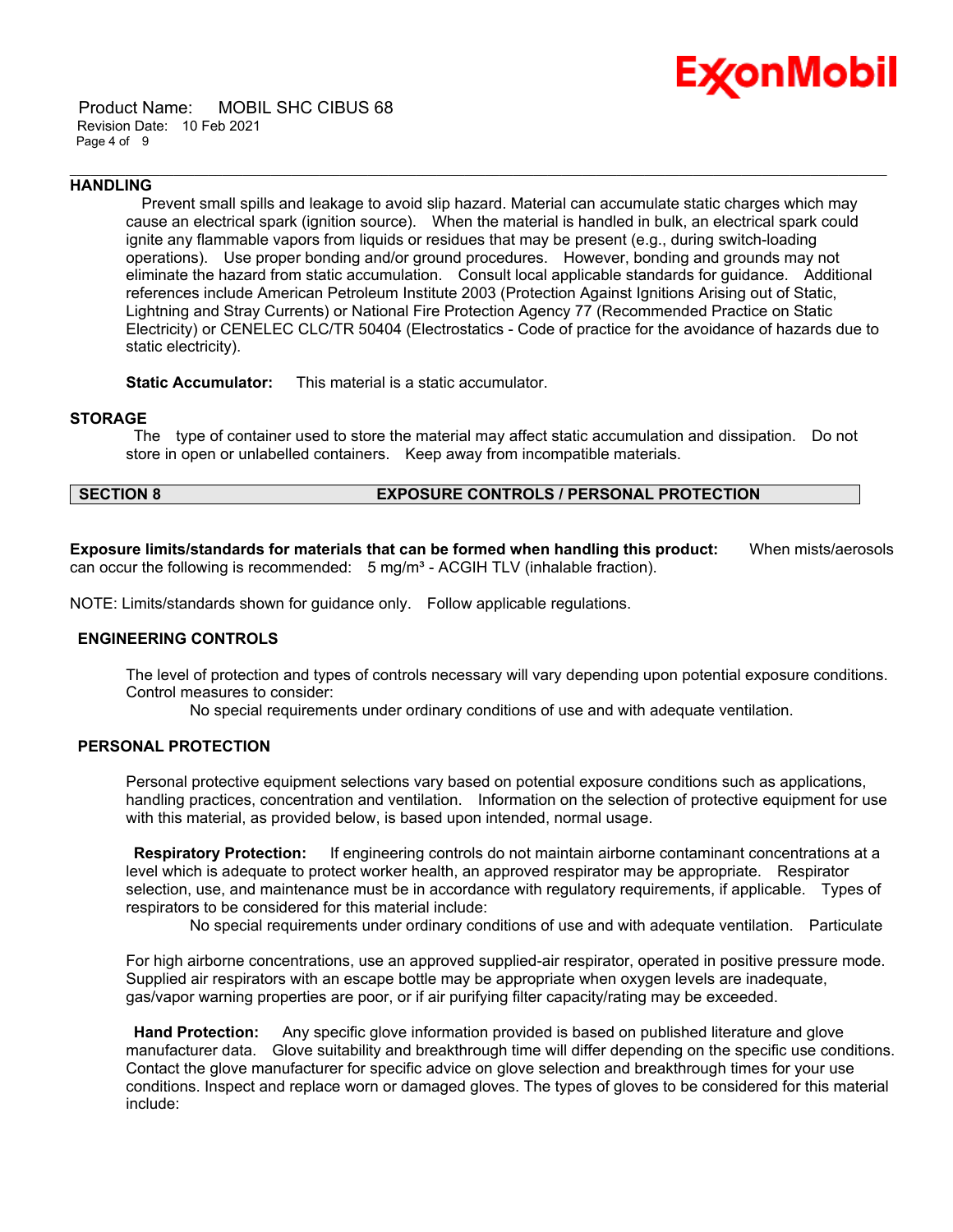

No protection is ordinarily required under normal conditions of use. Neoprene,Nitrile,Viton

\_\_\_\_\_\_\_\_\_\_\_\_\_\_\_\_\_\_\_\_\_\_\_\_\_\_\_\_\_\_\_\_\_\_\_\_\_\_\_\_\_\_\_\_\_\_\_\_\_\_\_\_\_\_\_\_\_\_\_\_\_\_\_\_\_\_\_\_\_\_\_\_\_\_\_\_\_\_\_\_\_\_\_\_\_\_\_\_\_\_\_\_\_\_\_\_\_\_\_\_\_\_\_\_\_\_\_\_\_\_\_\_\_\_\_\_\_\_

 **Eye Protection:** If contact is likely, safety glasses with side shields are recommended.

**Skin and Body Protection:** Any specific clothing information provided is based on published literature or manufacturer data. The types of clothing to be considered for this material include:

 No skin protection is ordinarily required under normal conditions of use. In accordance with good industrial hygiene practices, precautions should be taken to avoid skin contact.

 **Specific Hygiene Measures:** Always observe good personal hygiene measures, such as washing after handling the material and before eating, drinking, and/or smoking. Routinely wash work clothing and protective equipment to remove contaminants. Discard contaminated clothing and footwear that cannot be cleaned. Practice good housekeeping.

#### **ENVIRONMENTAL CONTROLS**

 Comply with applicable environmental regulations limiting discharge to air, water and soil. Protect the environment by applying appropriate control measures to prevent or limit emissions.

### **SECTION 9 PHYSICAL AND CHEMICAL PROPERTIES**

**Note: Physical and chemical properties are provided for safety, health and environmental considerations only and may not fully represent product specifications. Contact the Supplier for additional information.**

#### **GENERAL INFORMATION**

**Physical State:** Liquid **Color:** Pale Yellow **Odor:** Characteristic **Odor Threshold:** N/D

#### **IMPORTANT HEALTH, SAFETY, AND ENVIRONMENTAL INFORMATION**

**Relative Density (at 15 °C):** 0.851 [ASTM D4052] **Flammability (Solid, Gas):** N/A **Flash Point [Method]:** >195°C (383°F) [ASTM D-92] **Flammable Limits (Approximate volume % in air):** LEL: 0.9 UEL: 7.0 **Autoignition Temperature:** N/D **Boiling Point / Range:** > 316°C (601°F) [Estimated] **Decomposition Temperature:** N/D **Vapor Density (Air = 1):** > 2 at 101 kPa [Estimated] **Vapor Pressure:** < 0.013 kPa (0.1 mm Hg) at 20 °C [Estimated] **Evaporation Rate (n-butyl acetate = 1):** N/D **pH:** N/A **Log Pow (n-Octanol/Water Partition Coefficient):** > 3.5 [Estimated] **Solubility in Water:** Negligible **Viscosity:** 68 cSt (68 mm2/sec) at 40 °C | 10.17 cSt (10.17 mm2/sec) at 100 °C [ASTM D 445] **Oxidizing Properties:** See Hazards Identification Section.

### **OTHER INFORMATION**

**Freezing Point:** N/D **Melting Point:** N/A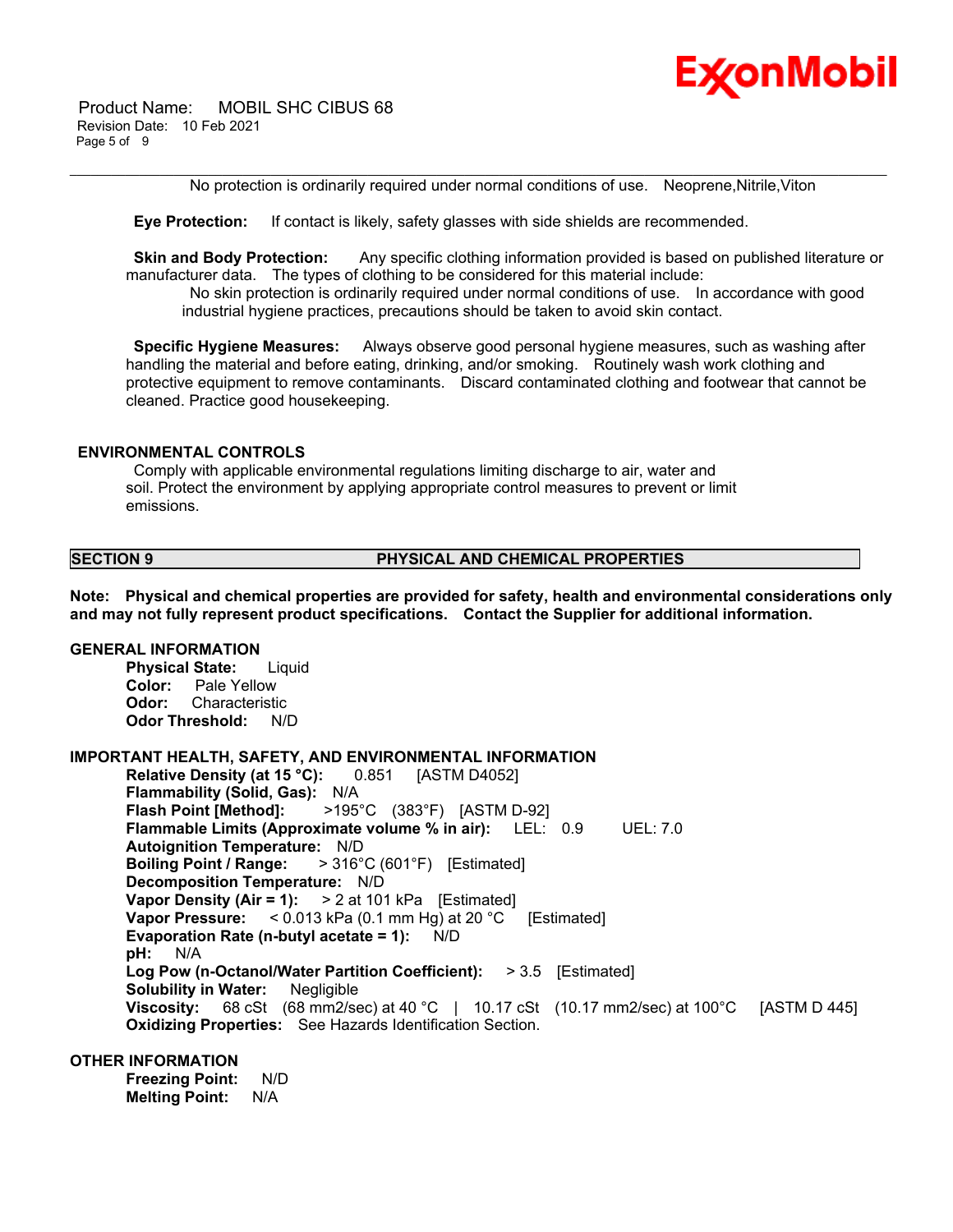

 Product Name: MOBIL SHC CIBUS 68 Revision Date: 10 Feb 2021 Page 6 of 9

#### **Pour Point:** -39°C (-38°F) [ASTM D97]

### **SECTION 10 STABILITY AND REACTIVITY**

\_\_\_\_\_\_\_\_\_\_\_\_\_\_\_\_\_\_\_\_\_\_\_\_\_\_\_\_\_\_\_\_\_\_\_\_\_\_\_\_\_\_\_\_\_\_\_\_\_\_\_\_\_\_\_\_\_\_\_\_\_\_\_\_\_\_\_\_\_\_\_\_\_\_\_\_\_\_\_\_\_\_\_\_\_\_\_\_\_\_\_\_\_\_\_\_\_\_\_\_\_\_\_\_\_\_\_\_\_\_\_\_\_\_\_\_\_\_

**STABILITY:** Material is stable under normal conditions.

**CONDITIONS TO AVOID:** Excessive heat. High energy sources of ignition.

**MATERIALS TO AVOID:** Strong oxidizers

**HAZARDOUS DECOMPOSITION PRODUCTS:** Material does not decompose at ambient temperatures.

**POSSIBILITY OF HAZARDOUS REACTIONS:** Hazardous polymerization will not occur.

#### **SECTION 11 TOXICOLOGICAL INFORMATION**

#### **INFORMATION ON TOXICOLOGICAL EFFECTS**

| <b>Hazard Class</b>                                               | <b>Conclusion / Remarks</b>                                                                        |  |
|-------------------------------------------------------------------|----------------------------------------------------------------------------------------------------|--|
| Inhalation                                                        |                                                                                                    |  |
| Acute Toxicity: No end point data for<br>material.                | Minimally Toxic. Based on assessment of the components.                                            |  |
| Irritation: No end point data for material.                       | Negligible hazard at ambient/normal handling temperatures.                                         |  |
| Ingestion                                                         |                                                                                                    |  |
| Acute Toxicity: No end point data for<br>material.                | Minimally Toxic. Based on assessment of the components.                                            |  |
| <b>Skin</b>                                                       |                                                                                                    |  |
| Acute Toxicity: No end point data for<br>material.                | Minimally Toxic. Based on assessment of the components.                                            |  |
| Skin Corrosion/Irritation: No end point data<br>for material.     | Negligible irritation to skin at ambient temperatures. Based on<br>assessment of the components.   |  |
| <b>Eye</b>                                                        |                                                                                                    |  |
| Serious Eye Damage/Irritation: No end point<br>data for material. | May cause mild, short-lasting discomfort to eyes. Based on<br>assessment of the components.        |  |
| <b>Sensitization</b>                                              |                                                                                                    |  |
| Respiratory Sensitization: No end point data<br>for material.     | Not expected to be a respiratory sensitizer.                                                       |  |
| Skin Sensitization: No end point data for<br>material.            | Not expected to be a skin sensitizer. Based on assessment of the<br>components.                    |  |
| Aspiration: Data available.                                       | Not expected to be an aspiration hazard. Based on physico-<br>chemical properties of the material. |  |
| Germ Cell Mutagenicity: No end point data<br>for material.        | Not expected to be a germ cell mutagen. Based on assessment of<br>the components.                  |  |
| Carcinogenicity: No end point data for<br>material.               | Not expected to cause cancer. Based on assessment of the<br>components.                            |  |
| Reproductive Toxicity: No end point data<br>for material.         | Not expected to be a reproductive toxicant. Based on assessment<br>of the components.              |  |
| Lactation: No end point data for material.                        | Not expected to cause harm to breast-fed children.                                                 |  |
| <b>Specific Target Organ Toxicity (STOT)</b>                      |                                                                                                    |  |
| Single Exposure: No end point data for<br>material.               | Not expected to cause organ damage from a single exposure.                                         |  |
| Repeated Exposure: No end point data for                          | Not expected to cause organ damage from prolonged or repeated                                      |  |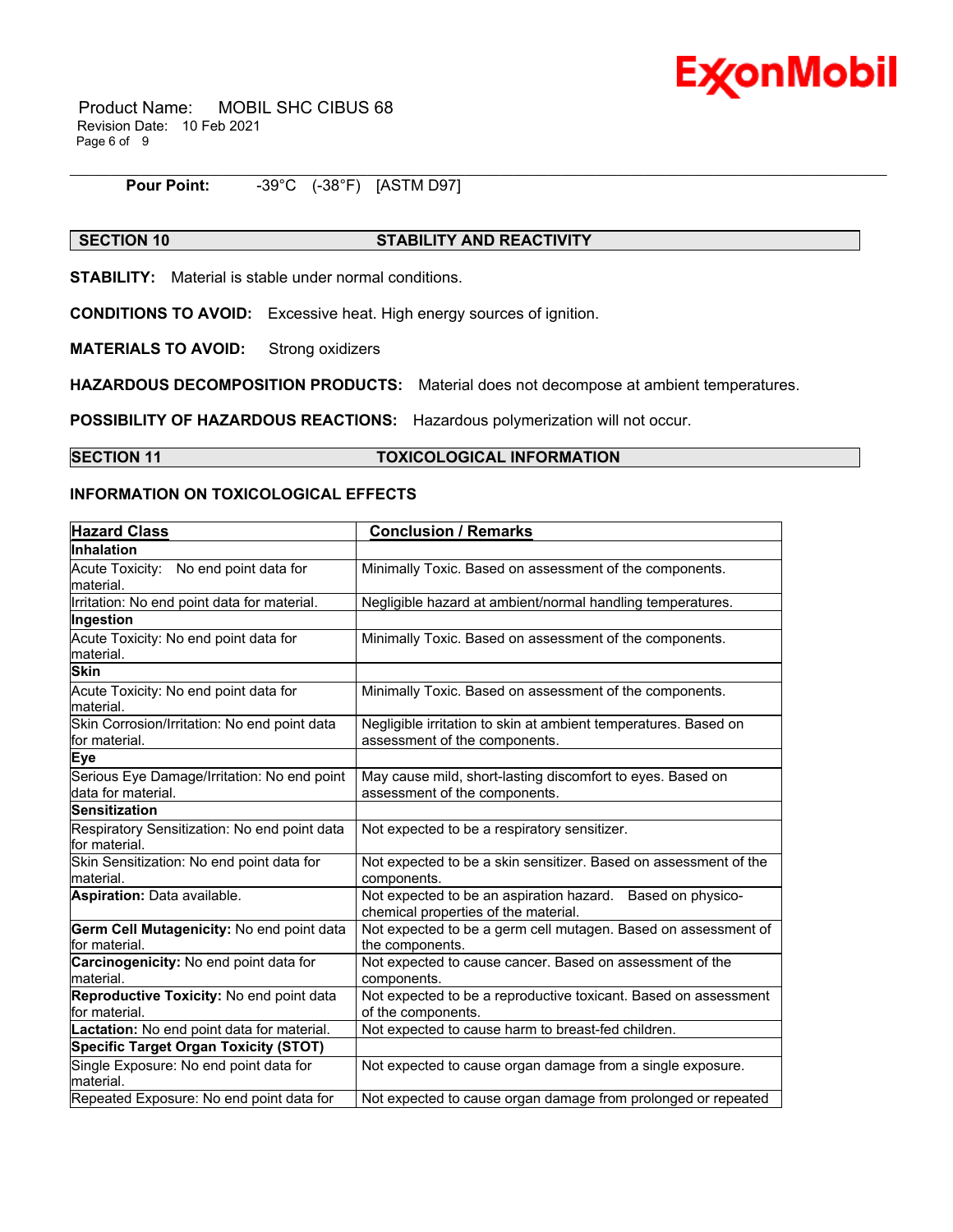

 Product Name: MOBIL SHC CIBUS 68 Revision Date: 10 Feb 2021 Page 7 of 9

\_\_\_\_\_\_\_\_\_\_\_\_\_\_\_\_\_\_\_\_\_\_\_\_\_\_\_\_\_\_\_\_\_\_\_\_\_\_\_\_\_\_\_\_\_\_\_\_\_\_\_\_\_\_\_\_\_\_\_\_\_\_\_\_\_\_\_\_\_\_\_\_\_\_\_\_\_\_\_\_\_\_\_\_\_\_\_\_\_\_\_\_\_\_\_\_\_\_\_\_\_\_\_\_\_\_\_\_\_\_\_\_\_\_\_\_\_\_ material. exposure. Based on assessment of the components.

#### **OTHER INFORMATION**

#### **Contains:**

Synthetic base oils: Not expected to cause significant health effects under conditions of normal use, based on laboratory studies with the same or similar materials. Not mutagenic or genotoxic. Not sensitizing in test animals and humans.

#### **IARC Classification:**

**The following ingredients are cited on the lists below:** None.

|              | --REGULATORY LISTS SEARCHED-- |               |
|--------------|-------------------------------|---------------|
| $1 = IARC 1$ | $2 = IARC 2A$                 | $3 = IARC 2B$ |

#### **SECTION 12 ECOLOGICAL INFORMATION**

The information given is based on data for the material, components of the material, or for similar materials, through the application of bridging principals.

#### **ECOTOXICITY**

Material -- Not expected to be harmful to aquatic organisms.

#### **MOBILITY**

 Base oil component -- Low solubility and floats and is expected to migrate from water to the land. Expected to partition to sediment and wastewater solids.

#### **SECTION 13 DISPOSAL CONSIDERATIONS**

Disposal recommendations based on material as supplied. Disposal must be in accordance with current applicable laws and regulations, and material characteristics at time of disposal.

#### **DISPOSAL RECOMMENDATIONS**

 Product is suitable for burning in an enclosed controlled burner for fuel value or disposal by supervised incineration at very high temperatures to prevent formation of undesirable combustion products. Protect the environment. Dispose of used oil at designated sites. Minimize skin contact. Do not mix used oils with solvents, brake fluids or coolants.

**Empty Container Warning** Empty Container Warning (where applicable): Empty containers may contain residue and can be dangerous. Do not attempt to refill or clean containers without proper instructions. Empty drums should be completely drained and safely stored until appropriately reconditioned or disposed. Empty containers should be taken for recycling, recovery, or disposal through suitably qualified or licensed contractor and in accordance with governmental regulations. DO NOT PRESSURISE, CUT, WELD, BRAZE, SOLDER, DRILL, GRIND, OR EXPOSE SUCH CONTAINERS TO HEAT, FLAME, SPARKS, STATIC ELECTRICITY, OR OTHER SOURCES OF IGNITION. THEY MAY EXPLODE AND CAUSE INJURY OR DEATH.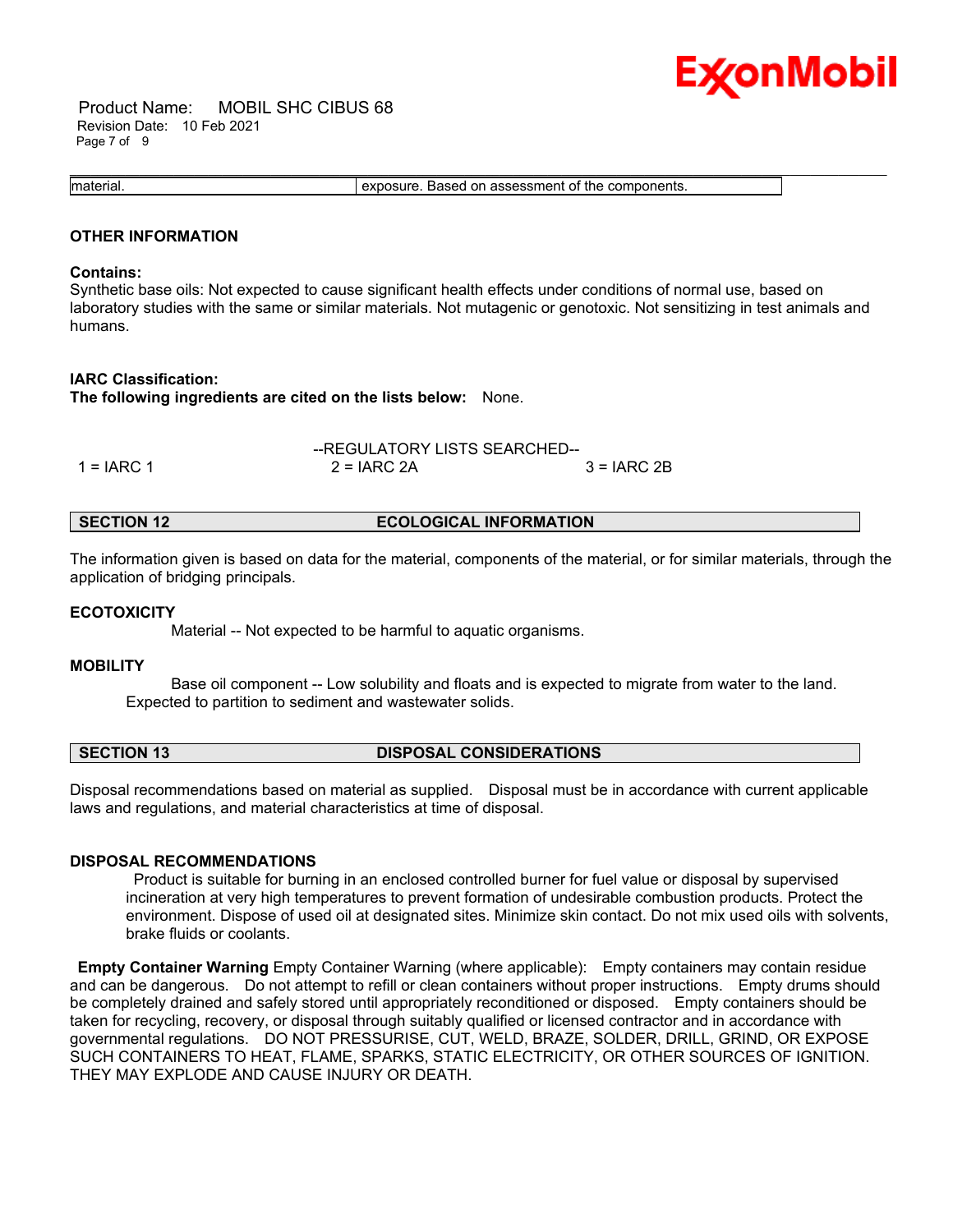

 Product Name: MOBIL SHC CIBUS 68 Revision Date: 10 Feb 2021 Page 8 of 9

#### \_\_\_\_\_\_\_\_\_\_\_\_\_\_\_\_\_\_\_\_\_\_\_\_\_\_\_\_\_\_\_\_\_\_\_\_\_\_\_\_\_\_\_\_\_\_\_\_\_\_\_\_\_\_\_\_\_\_\_\_\_\_\_\_\_\_\_\_\_\_\_\_\_\_\_\_\_\_\_\_\_\_\_\_\_\_\_\_\_\_\_\_\_\_\_\_\_\_\_\_\_\_\_\_\_\_\_\_\_\_\_\_\_\_\_\_\_\_ **SECTION 14 TRANSPORT INFORMATION**

**LAND** : Not Regulated for Land Transport

**SEA (IMDG):** Not Regulated for Sea Transport according to IMDG-Code

**Marine Pollutant:** No

**AIR (IATA):** Not Regulated for Air Transport

**SECTION 15 REGULATORY INFORMATION** 

**This material is not considered hazardous according to the Classification of Chemicals based on Globally Harmonized System of Classification and Labelling of Chemicals (GHS) under the Joint DTI-DENR-DA-DOF-DOH-DILG-DOLE-DOTC Administrative Order No. 01 Series of 2009 by ministries.**

#### **REGULATORY STATUS AND APPLICABLE LAWS AND REGULATIONS**

**Product is under Philippines PCL/CCO:** Not Regulated **Ozone Depleting Substances (ODS) (Chemical Control Order, DENR Admin. Order No. 2013-25):** Not Regulated

**Listed or exempt from listing/notification on the following chemical inventories (May contain substance(s) subject to notification to the EPA Active TSCA inventory prior to import to USA):** AIIC, DSL, ENCS, IECSC, KECI, TCSI, TSCA

 **Special Cases:**

| <b>'nventory</b> | $\sim$ $\sim$ $\sim$ $\sim$<br> |
|------------------|---------------------------------|
| י סממות<br>טרים  | Apply<br>.<br>TICLIONS          |

#### **SECTION 16 OTHER INFORMATION**

#### **N/D = Not determined, N/A = Not applicable**

**THIS SAFETY DATA SHEET CONTAINS THE FOLLOWING REVISIONS:** Composition: Component Table information was deleted.

Composition: Component Table information was modified.

Composition: Concentration Footnote information was deleted.

Composition: No components information was modified.

North Trend Marketing Corporation: Section 01: Supplier Mailing Address information was deleted.

Section 11: Chronic Tox - Component information was modified.

Section 16: HCode Key information was deleted.

 ----------------------------------------------------------------------------------------------------------------------------------------------------- The information and recommendations contained herein are, to the best of ExxonMobil's knowledge and belief, accurate and reliable as of the date issued. You can contact ExxonMobil to insure that this document is the most